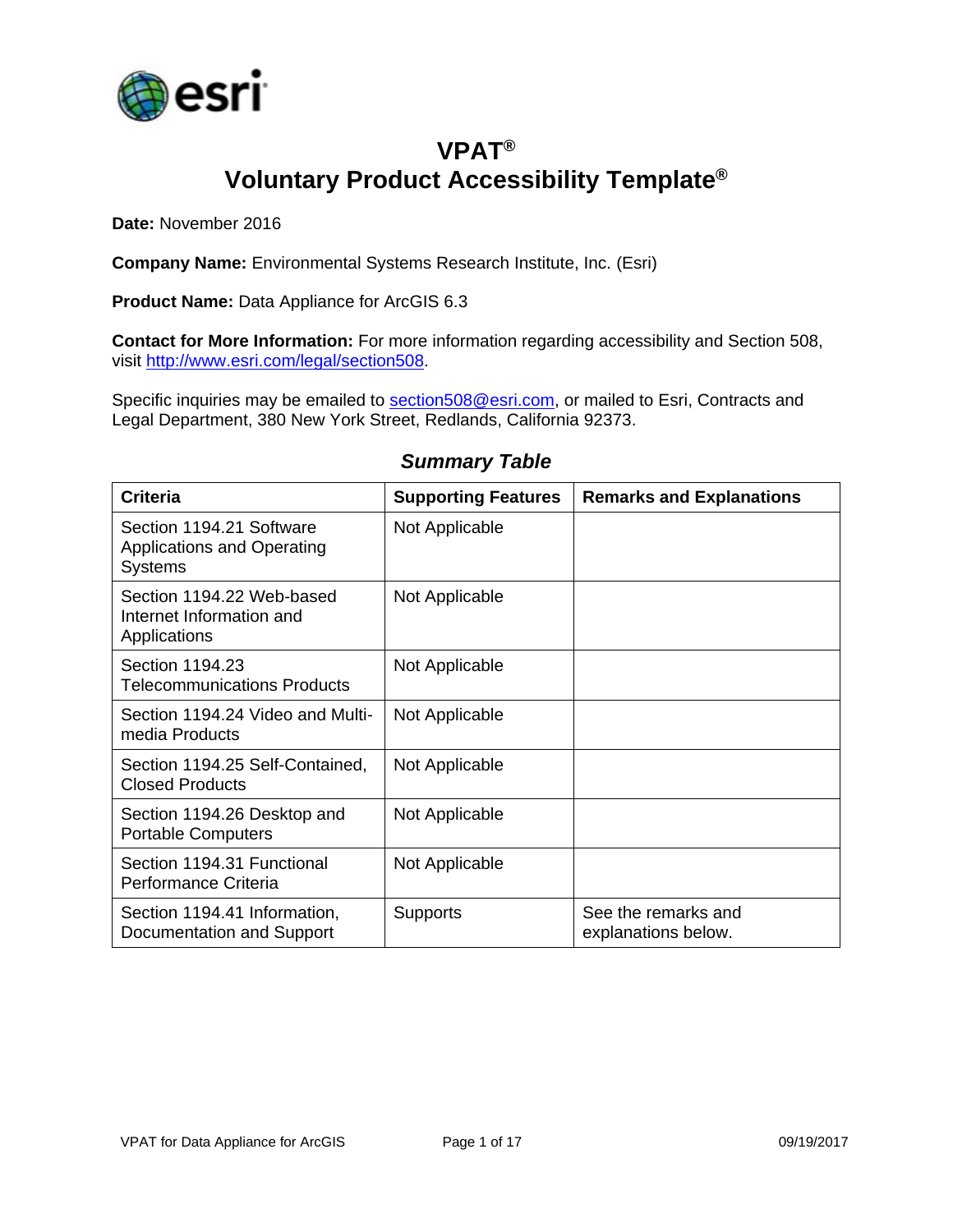| <b>Criteria</b>                                                                                                                                                                                                                                                                                                                                                                                                                                                                                                                                                                                         | <b>Supporting Features</b> | <b>Remarks and Explanations</b> |
|---------------------------------------------------------------------------------------------------------------------------------------------------------------------------------------------------------------------------------------------------------------------------------------------------------------------------------------------------------------------------------------------------------------------------------------------------------------------------------------------------------------------------------------------------------------------------------------------------------|----------------------------|---------------------------------|
| (a) When software is designed to<br>run on a system that has a<br>keyboard, product functions shall<br>be executable from a keyboard<br>where the function itself or the<br>result of performing a function<br>can be discerned textually.                                                                                                                                                                                                                                                                                                                                                              | Not Applicable             |                                 |
| (b) Applications shall not disrupt<br>or disable activated features of<br>other products that are identified<br>as accessibility features, where<br>those features are developed and<br>documented according to<br>industry standards. Applications<br>also shall not disrupt or disable<br>activated features of any<br>operating system that are<br>identified as accessibility features<br>where the application<br>programming interface for those<br>accessibility features has been<br>documented by the manufacturer<br>of the operating system and is<br>available to the product<br>developer. | Not Applicable             |                                 |
| (c) A well-defined on-screen<br>indication of the current focus<br>shall be provided that moves<br>among interactive interface<br>elements as the input focus<br>changes. The focus shall be<br>programmatically exposed so<br>that Assistive Technology can<br>track focus and focus changes.                                                                                                                                                                                                                                                                                                          | Not Applicable             |                                 |
| (d) Sufficient information about a<br>user interface element including<br>the identity, operation and state<br>of the element shall be available<br>to Assistive Technology. When<br>an image represents a program<br>element, the information<br>conveyed by the image must also<br>be available in text.                                                                                                                                                                                                                                                                                              | Not Applicable             |                                 |
| (e) When bitmap images are<br>used to identify controls, status                                                                                                                                                                                                                                                                                                                                                                                                                                                                                                                                         | Not Applicable             |                                 |

*Section 1194.21 Software Applications and Operating Systems – Detail*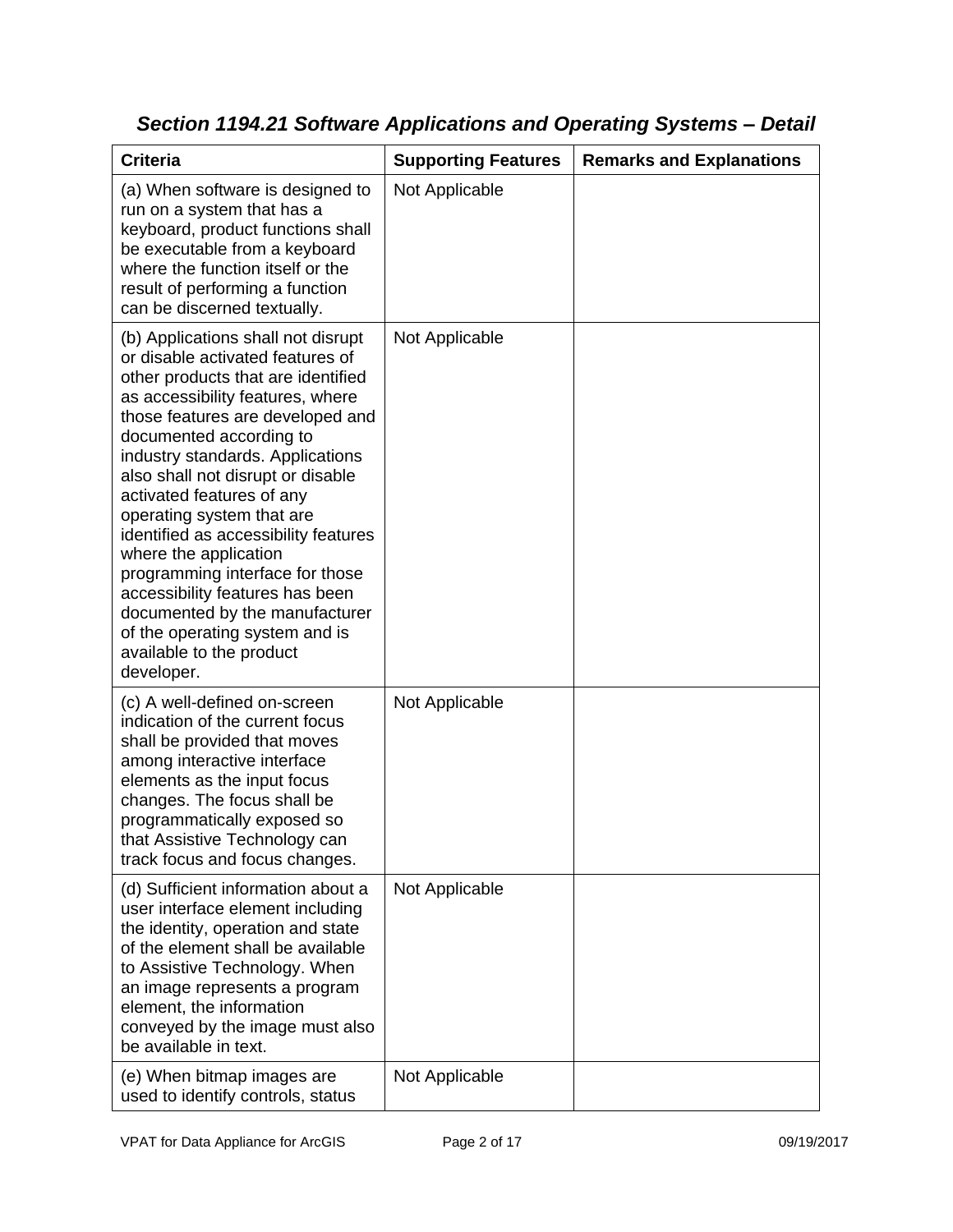| indicators, or other programmatic<br>elements, the meaning assigned<br>to those images shall be<br>consistent throughout an<br>application's performance.                                                                                                           |                |  |
|---------------------------------------------------------------------------------------------------------------------------------------------------------------------------------------------------------------------------------------------------------------------|----------------|--|
| (f) Textual information shall be<br>provided through operating<br>system functions for displaying<br>text. The minimum information<br>that shall be made available is<br>text content, text input caret<br>location, and text attributes.                           | Not Applicable |  |
| (g) Applications shall not override<br>user selected contrast and color<br>selections and other individual<br>display attributes.                                                                                                                                   | Not Applicable |  |
| (h) When animation is displayed,<br>the information shall be<br>displayable in at least one non-<br>animated presentation mode at<br>the option of the user.                                                                                                        | Not Applicable |  |
| (i) Color coding shall not be used<br>as the only means of conveying<br>information, indicating an action,<br>prompting a response, or<br>distinguishing a visual element.                                                                                          | Not Applicable |  |
| (j) When a product permits a user<br>to adjust color and contrast<br>settings, a variety of color<br>selections capable of producing a<br>range of contrast levels shall be<br>provided.                                                                            | Not Applicable |  |
| (k) Software shall not use<br>flashing or blinking text, objects,<br>or other elements having a flash<br>or blink frequency greater than 2<br>Hz and lower than 55 Hz.                                                                                              | Not Applicable |  |
| (I) When electronic forms are<br>used, the form shall allow people<br>using Assistive Technology to<br>access the information, field<br>elements, and functionality<br>required for completion and<br>submission of the form, including<br>all directions and cues. | Not Applicable |  |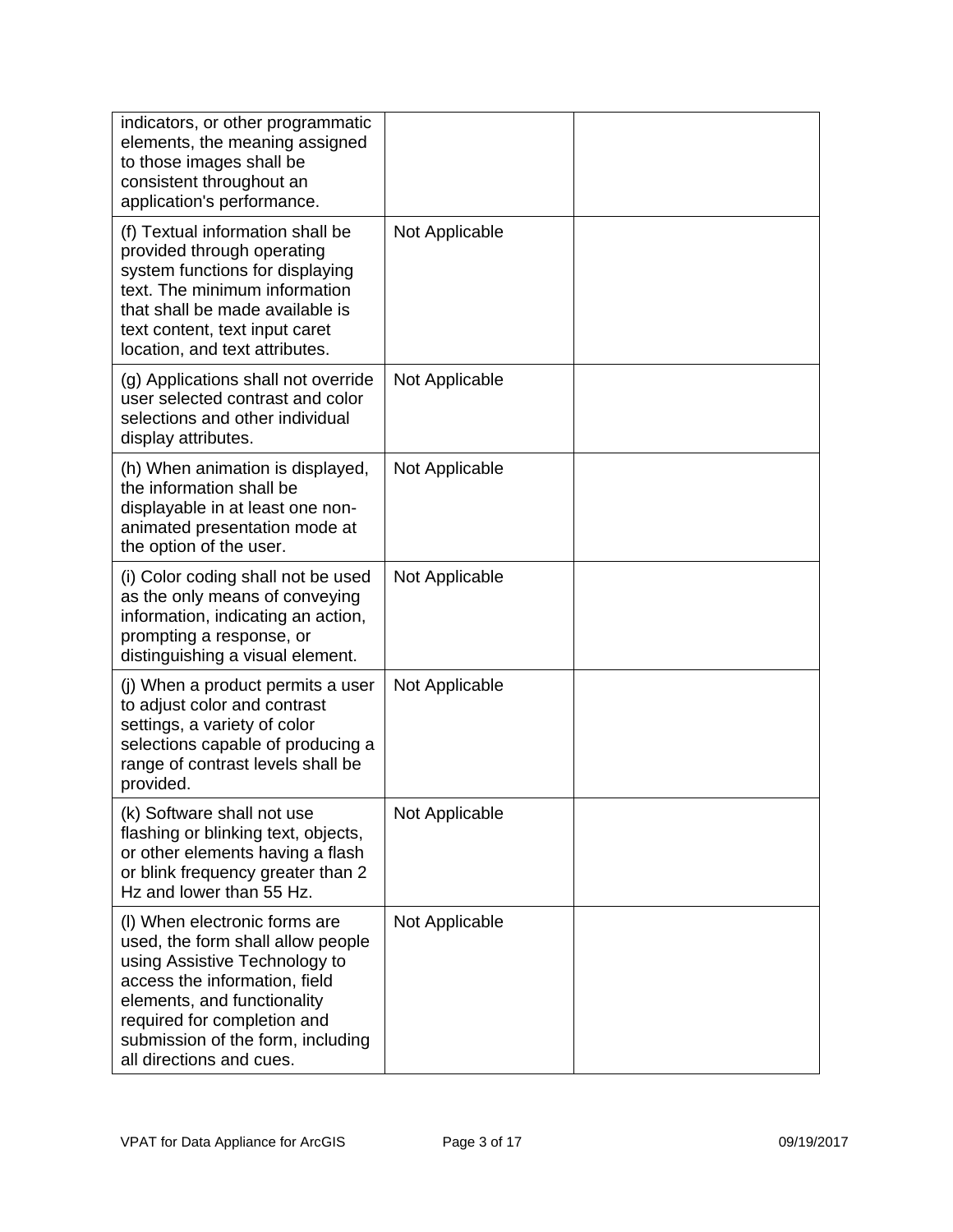| <b>Criteria</b>                                                                                                                                                              | <b>Supporting Features</b> | <b>Remarks and Explanations</b> |
|------------------------------------------------------------------------------------------------------------------------------------------------------------------------------|----------------------------|---------------------------------|
| (a) A text equivalent for every<br>non-text element shall be<br>provided (e.g., via "alt",<br>"longdesc", or in element<br>content).                                         | Not Applicable             |                                 |
| (b) Equivalent alternatives for any<br>multimedia presentation shall be<br>synchronized with the<br>presentation.                                                            | Not Applicable             |                                 |
| (c) Web pages shall be designed<br>so that all information conveyed<br>with color is also available<br>without color, for example from<br>context or markup.                 | Not Applicable             |                                 |
| (d) Documents shall be<br>organized so they are readable<br>without requiring an associated<br>style sheet.                                                                  | Not Applicable             |                                 |
| (e) Redundant text links shall be<br>provided for each active region of<br>a server-side image map.                                                                          | Not Applicable             |                                 |
| (f) Client-side image maps shall<br>be provided instead of server-<br>side image maps except where<br>the regions cannot be defined<br>with an available geometric<br>shape. | Not Applicable             |                                 |
| (g) Row and column headers<br>shall be identified for data tables.                                                                                                           | Not Applicable             |                                 |
| (h) Markup shall be used to<br>associate data cells and header<br>cells for data tables that have two<br>or more logical levels of row or<br>column headers.                 | Not Applicable             |                                 |
| (i) Frames shall be titled with text<br>that facilitates frame identification<br>and navigation.                                                                             | Not Applicable             |                                 |
| (j) Pages shall be designed to<br>avoid causing the screen to<br>flicker with a frequency greater<br>than 2 Hz and lower than 55 Hz.                                         | Not Applicable             |                                 |

*Section 1194.22 Web-based Internet Information and Applications – Detail*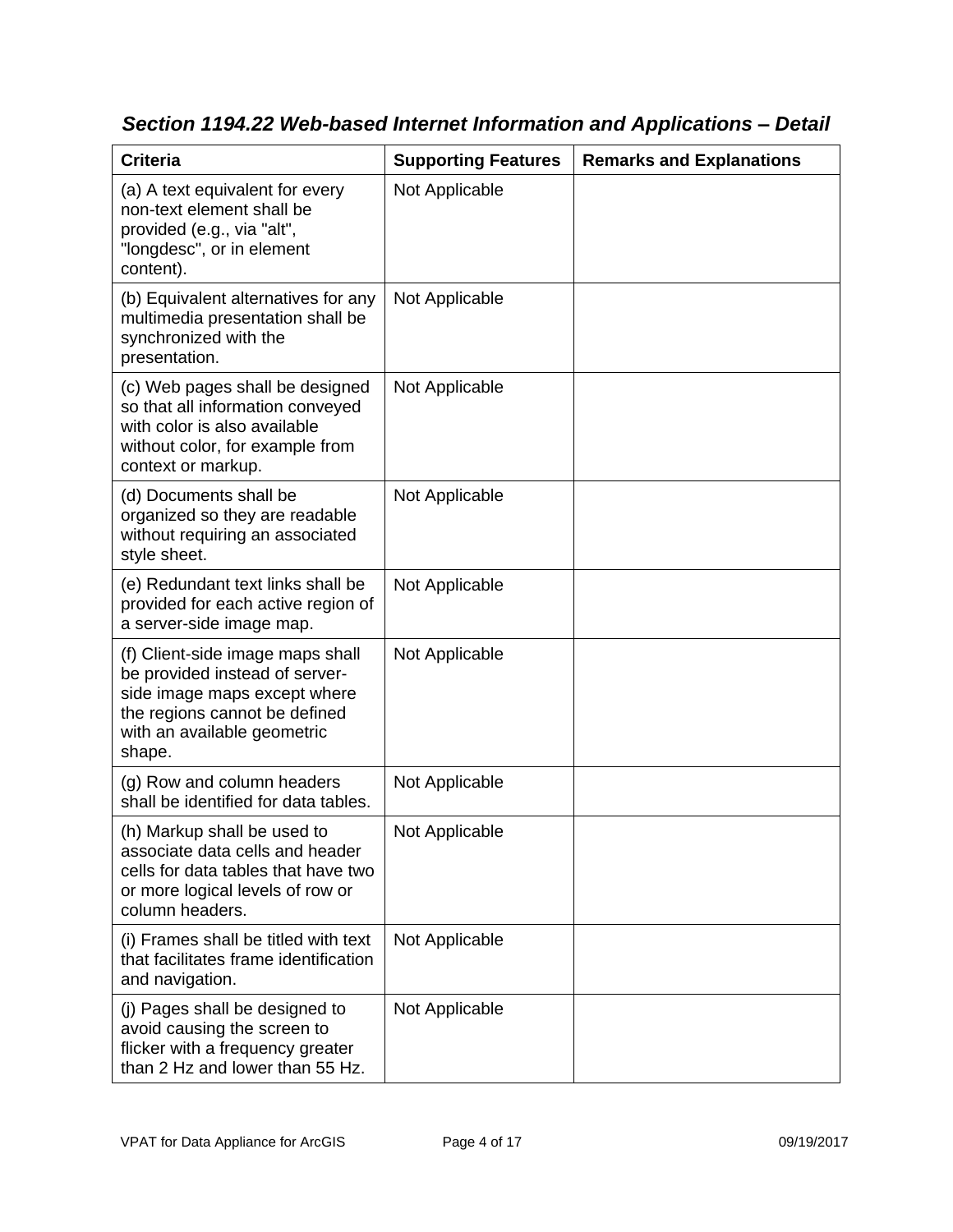| (k) A text-only page, with<br>equivalent information or<br>functionality, shall be provided to<br>make a web site comply with the<br>provisions of this part, when<br>compliance cannot be<br>accomplished in any other way.<br>The content of the text-only page<br>shall be updated whenever the<br>primary page changes. | Not Applicable |  |
|-----------------------------------------------------------------------------------------------------------------------------------------------------------------------------------------------------------------------------------------------------------------------------------------------------------------------------|----------------|--|
| (I) When pages utilize scripting<br>languages to display content, or<br>to create interface elements, the<br>information provided by the script<br>shall be identified with functional<br>text that can be read by Assistive<br>Technology.                                                                                 | Not Applicable |  |
| (m) When a web page requires<br>that an applet, plug-in or other<br>application be present on the<br>client system to interpret page<br>content, the page must provide a<br>link to a plug-in or applet that<br>complies with $§1194.21(a)$<br>through (I).                                                                 | Not Applicable |  |
| (n) When electronic forms are<br>designed to be completed on-<br>line, the form shall allow people<br>using Assistive Technology to<br>access the information, field<br>elements, and functionality<br>required for completion and<br>submission of the form, including<br>all directions and cues.                         | Not Applicable |  |
| (o) A method shall be provided<br>that permits users to skip<br>repetitive navigation links.                                                                                                                                                                                                                                | Not Applicable |  |
| (p) When a timed response is<br>required, the user shall be alerted<br>and given sufficient time to<br>indicate more time is required.                                                                                                                                                                                      | Not Applicable |  |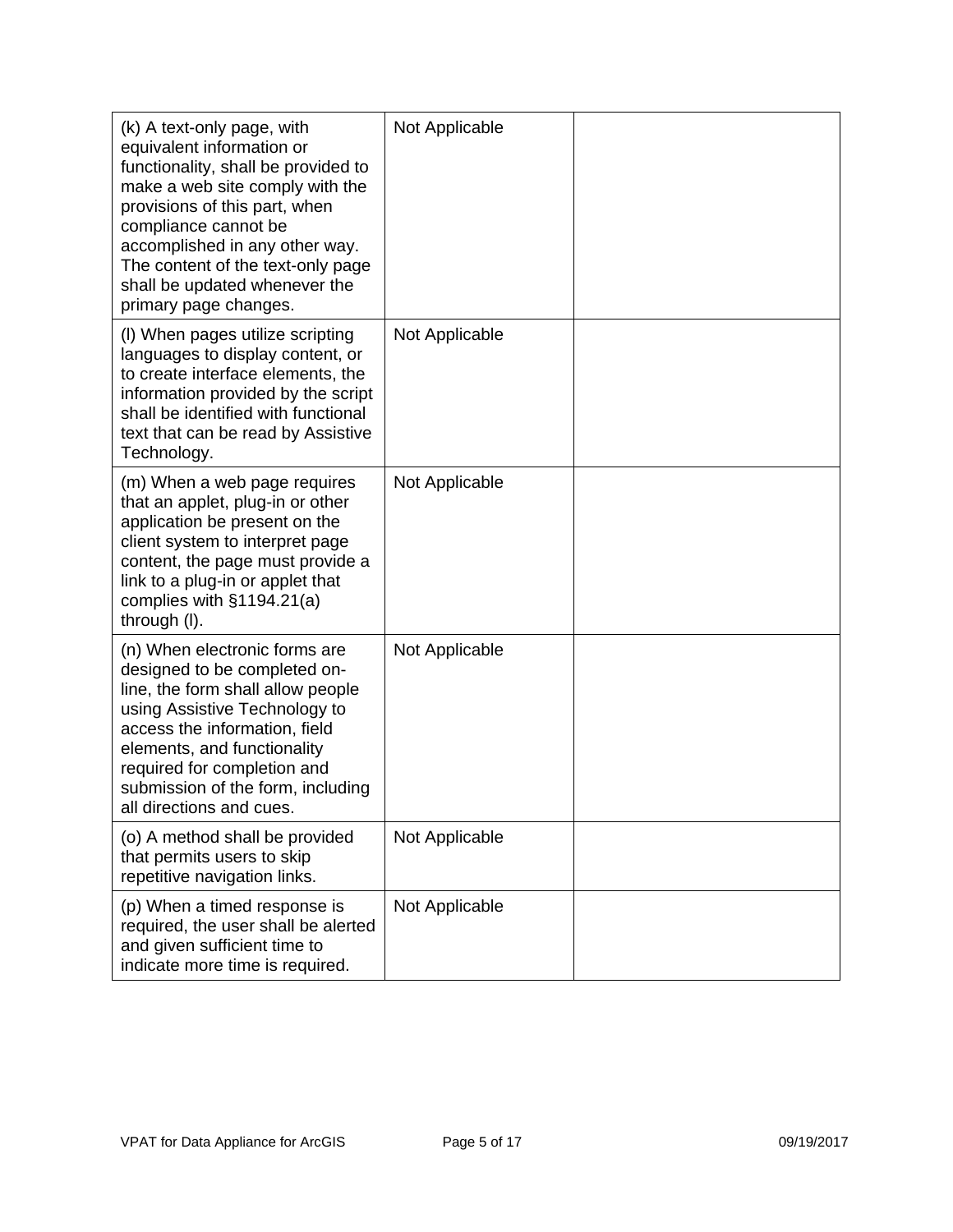| <b>Criteria</b>                                                                                                                                                                                                                                                                                                                                                       | <b>Supporting Features</b> | <b>Remarks and Explanations</b> |
|-----------------------------------------------------------------------------------------------------------------------------------------------------------------------------------------------------------------------------------------------------------------------------------------------------------------------------------------------------------------------|----------------------------|---------------------------------|
| (a) Telecommunications products<br>or systems which provide a<br>function allowing voice<br>communication and which do not<br>themselves provide a TTY<br>functionality shall provide a<br>standard non-acoustic<br>connection point for TTYs.<br>Microphones shall be capable of<br>being turned on and off to allow<br>the user to intermix speech with<br>TTY use. | Not Applicable             |                                 |
| (b) Telecommunications products<br>which include voice<br>communication functionality shall<br>support all commonly used cross-<br>manufacturer non-proprietary<br>standard TTY signal protocols.                                                                                                                                                                     | Not Applicable             |                                 |
| (c) Voice mail, auto-attendant,<br>and interactive voice response<br>telecommunications systems<br>shall be usable by TTY users<br>with their TTYs.                                                                                                                                                                                                                   | Not Applicable             |                                 |
| (d) Voice mail, messaging, auto-<br>attendant, and interactive voice<br>response telecommunications<br>systems that require a response<br>from a user within a time interval,<br>shall give an alert when the time<br>interval is about to run out, and<br>shall provide sufficient time for<br>the user to indicate more time is<br>required.                        | Not Applicable             |                                 |
| (e) Where provided, caller<br>identification and similar<br>telecommunications functions<br>shall also be available for users<br>of TTYs, and for users who<br>cannot see displays.                                                                                                                                                                                   | Not Applicable             |                                 |
| (f) For transmitted voice signals,<br>telecommunications products<br>shall provide a gain adjustable up<br>to a minimum of 20 dB. For<br>incremental volume control, at                                                                                                                                                                                               | Not Applicable             |                                 |

### *Section 1194.23 Telecommunications Products – Detail*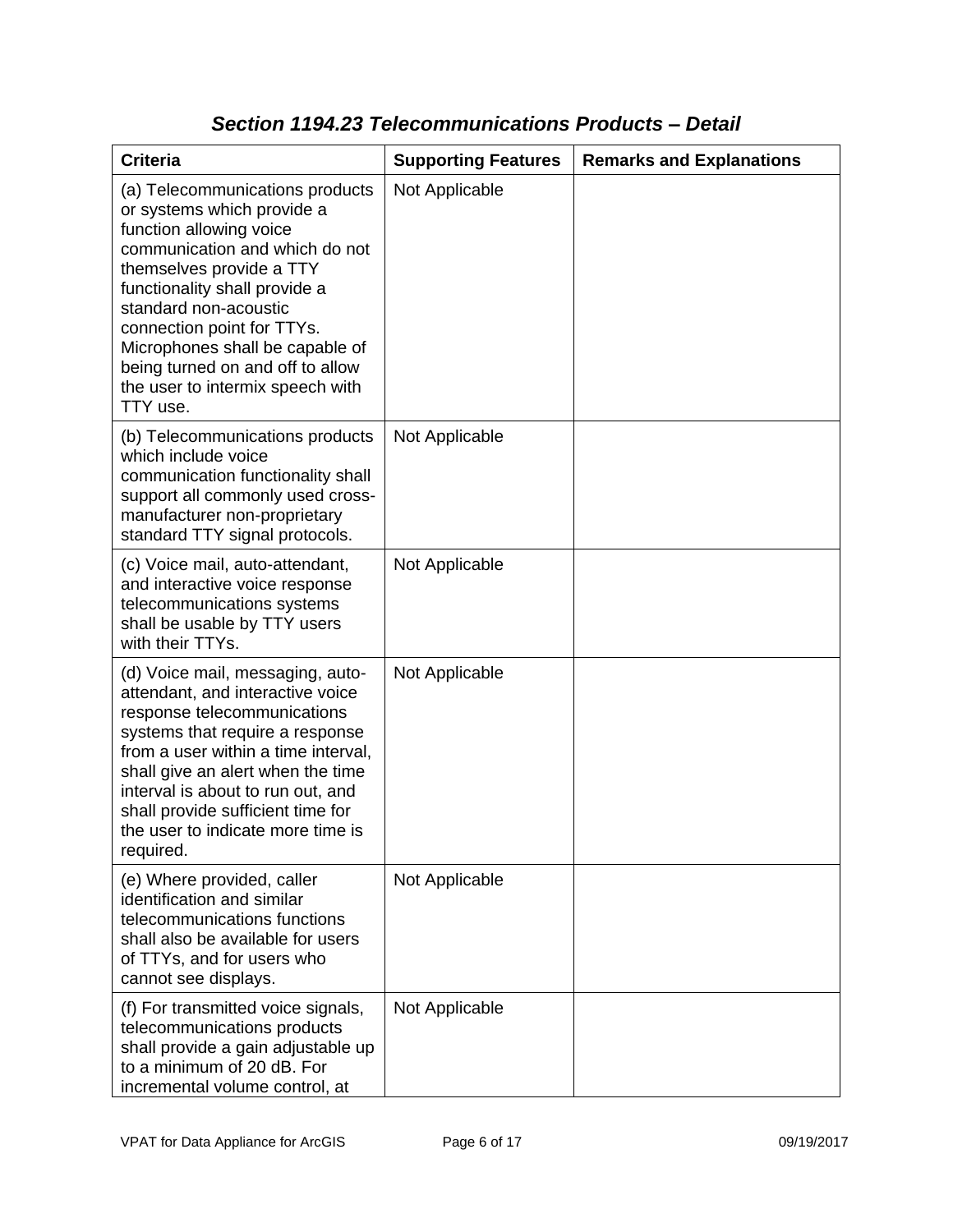| least one intermediate step of 12<br>dB of gain shall be provided.                                                                                                                                                                                                                                                                                                                                                                                                                                                   |                |  |
|----------------------------------------------------------------------------------------------------------------------------------------------------------------------------------------------------------------------------------------------------------------------------------------------------------------------------------------------------------------------------------------------------------------------------------------------------------------------------------------------------------------------|----------------|--|
| (g) If the telecommunications<br>product allows a user to adjust<br>the receive volume, a function<br>shall be provided to automatically<br>reset the volume to the default<br>level after every use.                                                                                                                                                                                                                                                                                                                | Not Applicable |  |
| (h) Where a telecommunications<br>product delivers output by an<br>audio transducer which is<br>normally held up to the ear, a<br>means for effective magnetic<br>wireless coupling to hearing<br>technologies shall be provided.                                                                                                                                                                                                                                                                                    | Not Applicable |  |
| (i) Interference to hearing<br>technologies (including hearing<br>aids, cochlear implants, and<br>assistive listening devices) shall<br>be reduced to the lowest possible<br>level that allows a user of hearing<br>technologies to utilize the<br>telecommunications product.                                                                                                                                                                                                                                       | Not Applicable |  |
| (i) Products that transmit or<br>conduct information or<br>communication, shall pass<br>through cross-manufacturer, non-<br>proprietary, industry-standard<br>codes, translation protocols,<br>formats or other information<br>necessary to provide the<br>information or communication in<br>a usable format. Technologies<br>which use encoding, signal<br>compression, format<br>transformation, or similar<br>techniques shall not remove<br>information needed for access or<br>shall restore it upon delivery. | Not Applicable |  |
| (k)(1) Products which have<br>mechanically operated controls<br>or keys shall comply with the<br>following: Controls and Keys<br>shall be tactilely discernible<br>without activating the controls or<br>keys.                                                                                                                                                                                                                                                                                                       | Not Applicable |  |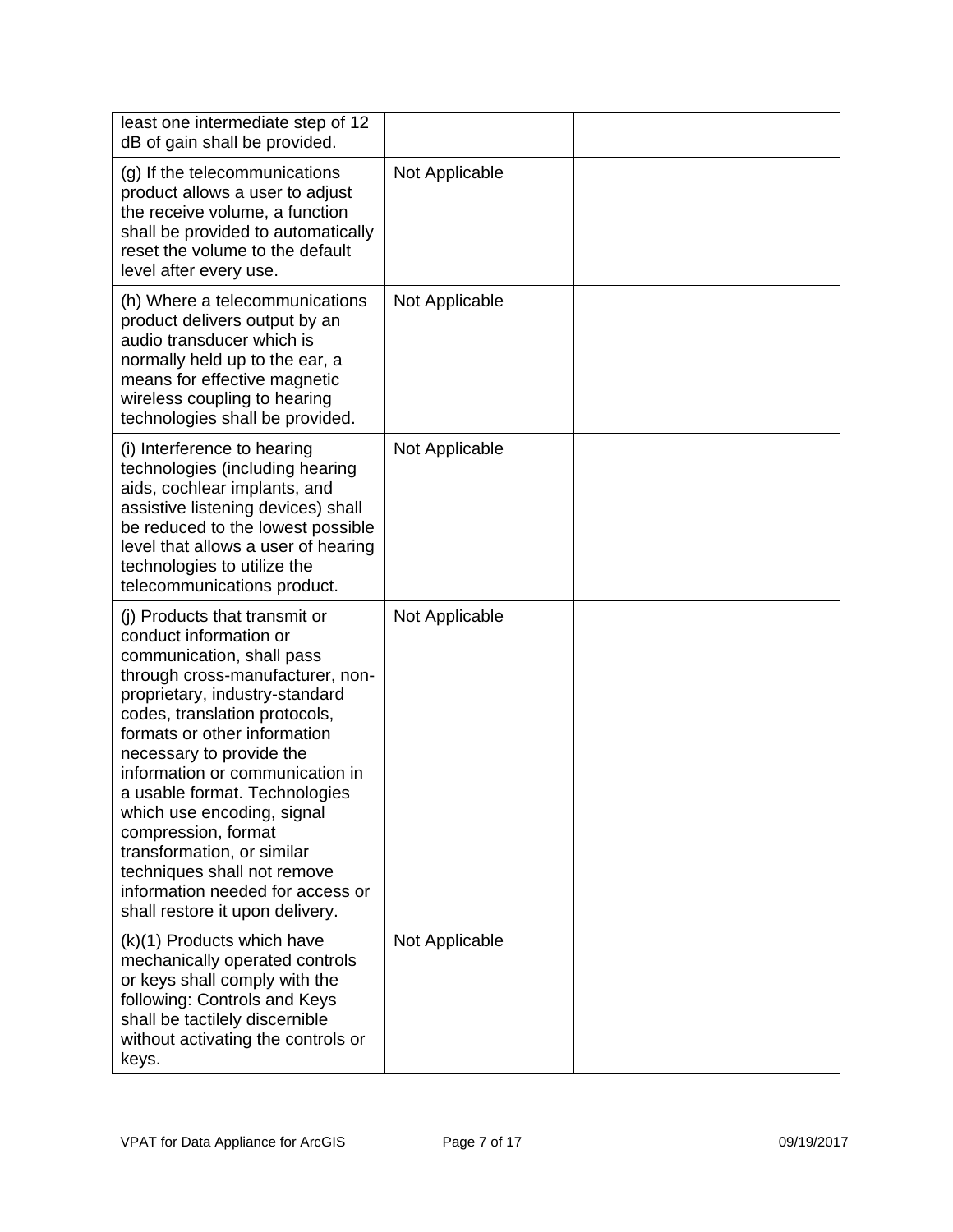| $(k)(2)$ Products which have<br>mechanically operated controls<br>or keys shall comply with the<br>following: Controls and Keys<br>shall be operable with one hand<br>and shall not require tight<br>grasping, pinching, twisting of the<br>wrist. The force required to<br>activate controls and keys shall<br>be 5 lbs. (22.2N) maximum. |                |  |
|--------------------------------------------------------------------------------------------------------------------------------------------------------------------------------------------------------------------------------------------------------------------------------------------------------------------------------------------|----------------|--|
| $(k)(3)$ Products which have<br>mechanically operated controls<br>or keys shall comply with the<br>following: If key repeat is<br>supported, the delay before<br>repeat shall be adjustable to at<br>least 2 seconds. Key repeat rate<br>shall be adjustable to 2 seconds<br>per character.                                                | Not Applicable |  |
| $(k)(4)$ Products which have<br>mechanically operated controls<br>or keys shall comply with the<br>following: The status of all locking<br>or toggle controls or keys shall be<br>visually discernible, and<br>discernible either through touch<br>or sound.                                                                               | Not Applicable |  |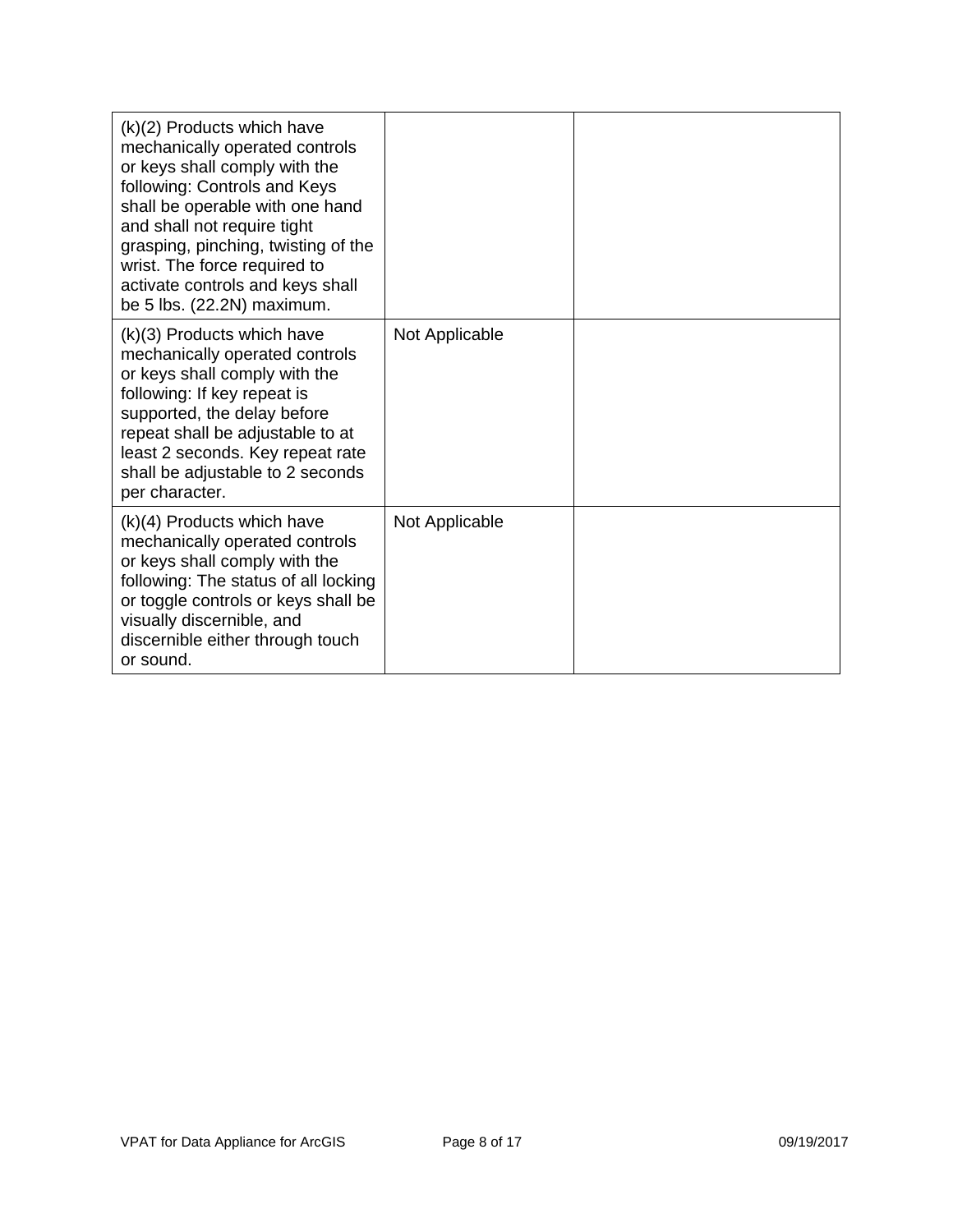| <b>Criteria</b>                                                                                                                                                                                                                                                                                                                                                                                                                                                                                                                                                                                                                                                                                                                                                                                                                                                                                                                                                           | <b>Supporting Features</b> | <b>Remarks and Explanations</b> |
|---------------------------------------------------------------------------------------------------------------------------------------------------------------------------------------------------------------------------------------------------------------------------------------------------------------------------------------------------------------------------------------------------------------------------------------------------------------------------------------------------------------------------------------------------------------------------------------------------------------------------------------------------------------------------------------------------------------------------------------------------------------------------------------------------------------------------------------------------------------------------------------------------------------------------------------------------------------------------|----------------------------|---------------------------------|
| a) All analog television displays<br>13 inches and larger, and<br>computer equipment that<br>includes analog television<br>receiver or display circuitry, shall<br>be equipped with caption<br>decoder circuitry which<br>appropriately receives, decodes,<br>and displays closed captions<br>from broadcast, cable, videotape,<br>and DVD signals. As soon as<br>practicable, but not later than<br>July 1, 2002, widescreen digital<br>television (DTV) displays<br>measuring at least 7.8 inches<br>vertically, DTV sets with<br>conventional displays measuring<br>at least 13 inches vertically, and<br>stand-alone DTV tuners, whether<br>or not they are marketed with<br>display screens, and computer<br>equipment that includes DTV<br>receiver or display circuitry, shall<br>be equipped with caption<br>decoder circuitry which<br>appropriately receives, decodes,<br>and displays closed captions<br>from broadcast, cable, videotape,<br>and DVD signals. | Not Applicable             |                                 |
| (b) Television tuners, including<br>tuner cards for use in computers,<br>shall be equipped with secondary<br>audio program playback circuitry.                                                                                                                                                                                                                                                                                                                                                                                                                                                                                                                                                                                                                                                                                                                                                                                                                            | Not Applicable             |                                 |
| (c) All training and informational<br>video and multimedia productions<br>which support the agency's<br>mission, regardless of format,<br>that contain speech or other<br>audio information necessary for<br>the comprehension of the<br>content, shall be open or closed<br>captioned.                                                                                                                                                                                                                                                                                                                                                                                                                                                                                                                                                                                                                                                                                   | Not Applicable             |                                 |
| (d) All training and informational<br>video and multimedia productions<br>which support the agency's                                                                                                                                                                                                                                                                                                                                                                                                                                                                                                                                                                                                                                                                                                                                                                                                                                                                      | Not Applicable             |                                 |

### *Section 1194.24 Video and Multi-media Products – Detail*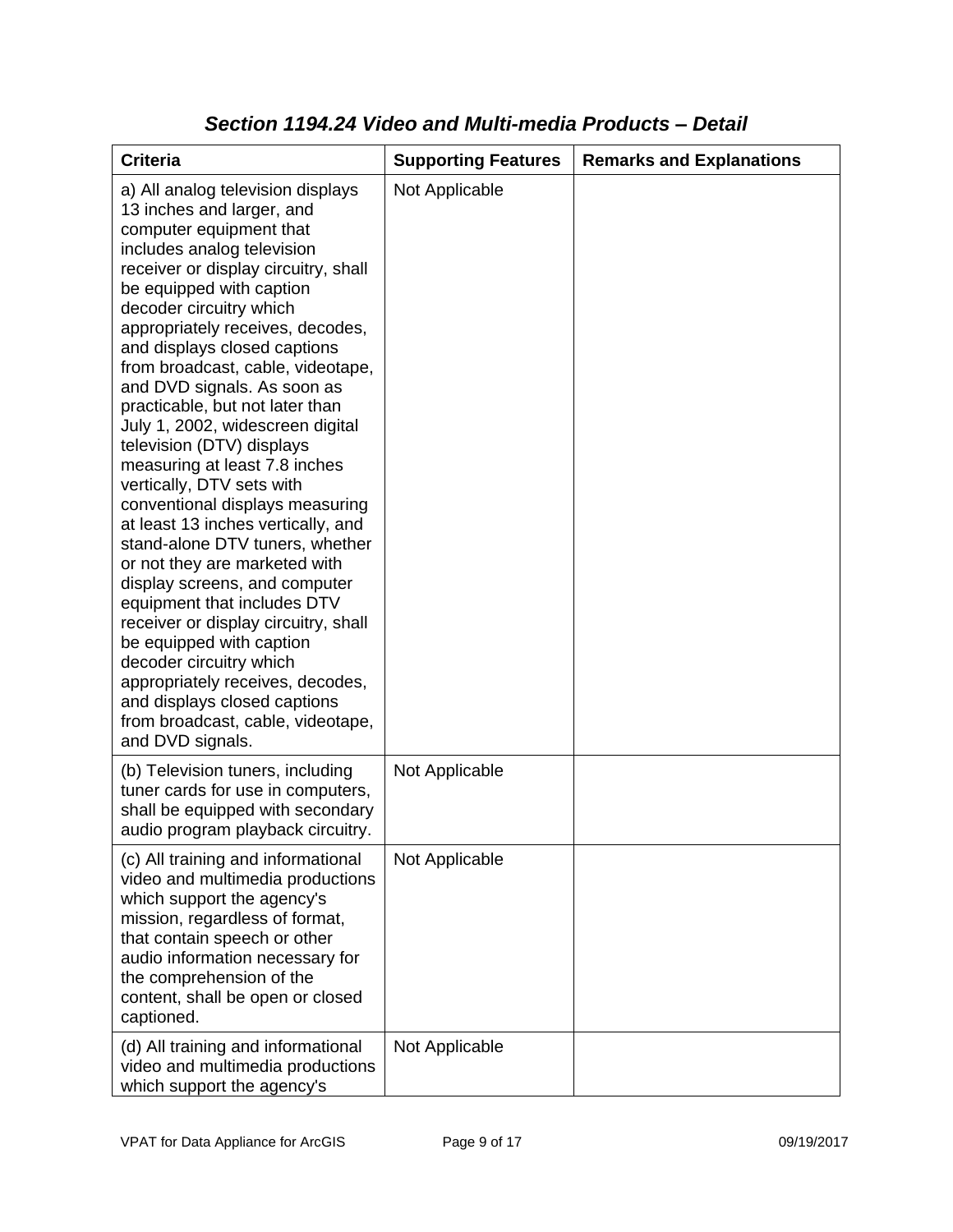| mission, regardless of format,<br>that contain visual information<br>necessary for the comprehension<br>of the content, shall be audio<br>described. |                |  |
|------------------------------------------------------------------------------------------------------------------------------------------------------|----------------|--|
| (e) Display or presentation of<br>alternate text presentation or<br>audio descriptions shall be user-<br>selectable unless permanent.                | Not Applicable |  |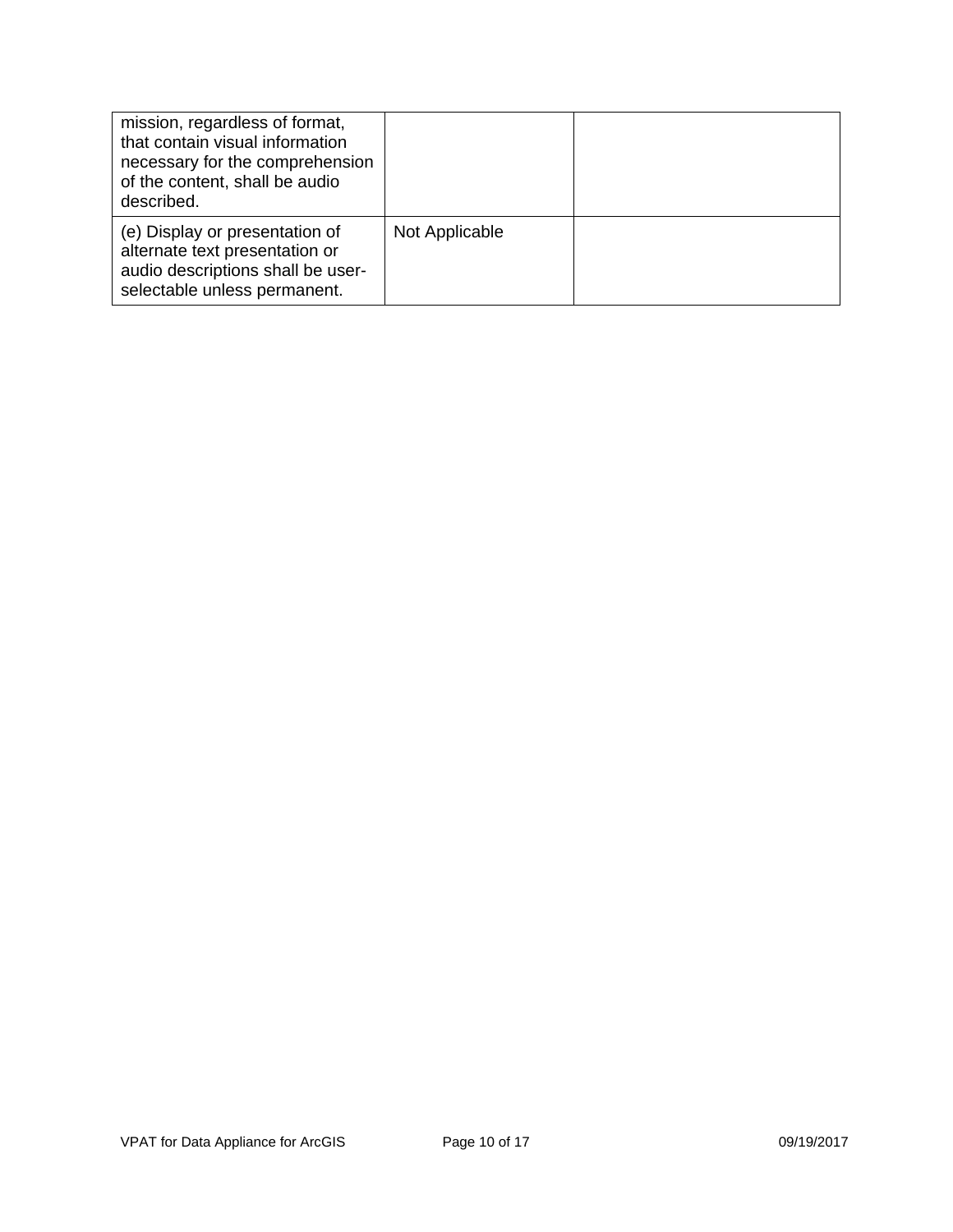## *Section 1194.25 Self-Contained, Closed Products – Detail*

| <b>Criteria</b>                                                                                                                                                                                                                                                                                                                                  | <b>Supporting Features</b> | <b>Remarks and Explanations</b> |
|--------------------------------------------------------------------------------------------------------------------------------------------------------------------------------------------------------------------------------------------------------------------------------------------------------------------------------------------------|----------------------------|---------------------------------|
| (a) Self contained products shall<br>be usable by people with<br>disabilities without requiring an<br>end-user to attach Assistive<br>Technology to the product.<br>Personal headsets for private<br>listening are not Assistive<br>Technology.                                                                                                  | Not Applicable             |                                 |
| (b) When a timed response is<br>required, the user shall be alerted<br>and given sufficient time to<br>indicate more time is required.                                                                                                                                                                                                           | Not Applicable             |                                 |
| (c) Where a product utilizes<br>touchscreens or contact-sensitive<br>controls, an input method shall<br>be provided that complies with<br>§1194.23 (k) (1) through (4).                                                                                                                                                                          | Not Applicable             |                                 |
| (d) When biometric forms of user<br>identification or control are used,<br>an alternative form of<br>identification or activation, which<br>does not require the user to<br>possess particular biological<br>characteristics, shall also be<br>provided.                                                                                         | Not Applicable             |                                 |
| (e) When products provide<br>auditory output, the audio signal<br>shall be provided at a standard<br>signal level through an industry<br>standard connector that will allow<br>for private listening. The product<br>must provide the ability to<br>interrupt, pause, and restart the<br>audio at any time.                                      | Not Applicable             |                                 |
| (f) When products deliver voice<br>output in a public area,<br>incremental volume control shall<br>be provided with output<br>amplification up to a level of at<br>least 65 dB. Where the ambient<br>noise level of the environment is<br>above 45 dB, a volume gain of at<br>least 20 dB above the ambient<br>level shall be user selectable. A | Not Applicable             |                                 |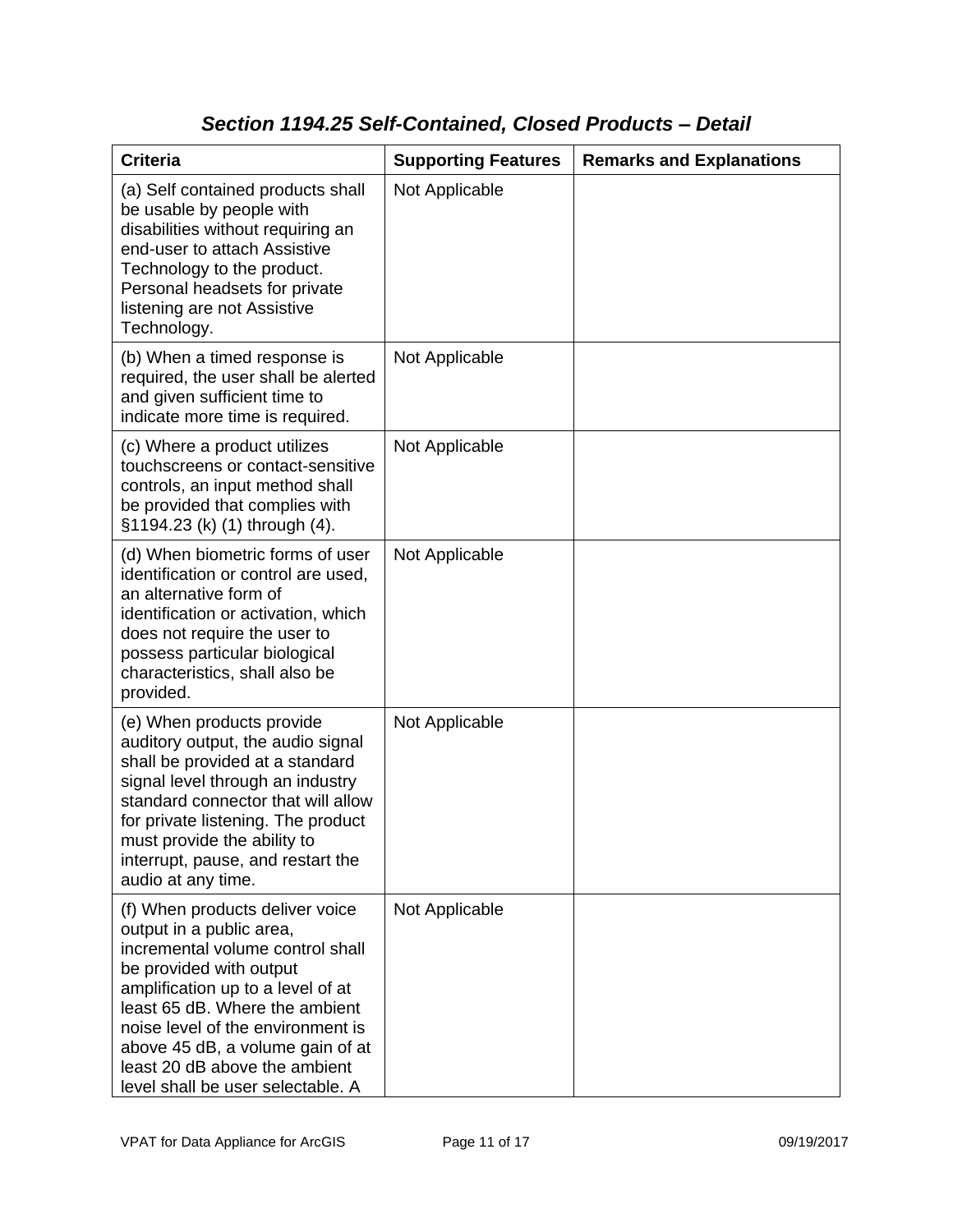| function shall be provided to<br>automatically reset the volume to<br>the default level after every use.                                                                                                                                                                                                                                                                                                                                                                                                                                                                          |                |  |
|-----------------------------------------------------------------------------------------------------------------------------------------------------------------------------------------------------------------------------------------------------------------------------------------------------------------------------------------------------------------------------------------------------------------------------------------------------------------------------------------------------------------------------------------------------------------------------------|----------------|--|
| (g) Color coding shall not be<br>used as the only means of<br>conveying information, indicating<br>an action, prompting a response,<br>or distinguishing a visual<br>element.                                                                                                                                                                                                                                                                                                                                                                                                     | Not Applicable |  |
| (h) When a product permits a<br>user to adjust color and contrast<br>settings, a range of color<br>selections capable of producing a<br>variety of contrast levels shall be<br>provided.                                                                                                                                                                                                                                                                                                                                                                                          | Not Applicable |  |
| (i) Products shall be designed to<br>avoid causing the screen to<br>flicker with a frequency greater<br>than 2 Hz and lower than 55 Hz.                                                                                                                                                                                                                                                                                                                                                                                                                                           | Not Applicable |  |
| (j) (1) Products which are<br>freestanding, non-portable, and<br>intended to be used in one<br>location and which have operable<br>controls shall comply with the<br>following: The position of any<br>operable control shall be<br>determined with respect to a<br>vertical plane, which is 48 inches<br>in length, centered on the<br>operable control, and at the<br>maximum protrusion of the<br>product within the 48 inch length<br>on products which are<br>freestanding, non-portable, and<br>intended to be used in one<br>location and which have operable<br>controls. | Not Applicable |  |
| $(j)(2)$ Products which are<br>freestanding, non-portable, and<br>intended to be used in one<br>location and which have operable<br>controls shall comply with the<br>following: Where any operable<br>control is 10 inches or less<br>behind the reference plane, the<br>height shall be 54 inches<br>maximum and 15 inches                                                                                                                                                                                                                                                      | Not Applicable |  |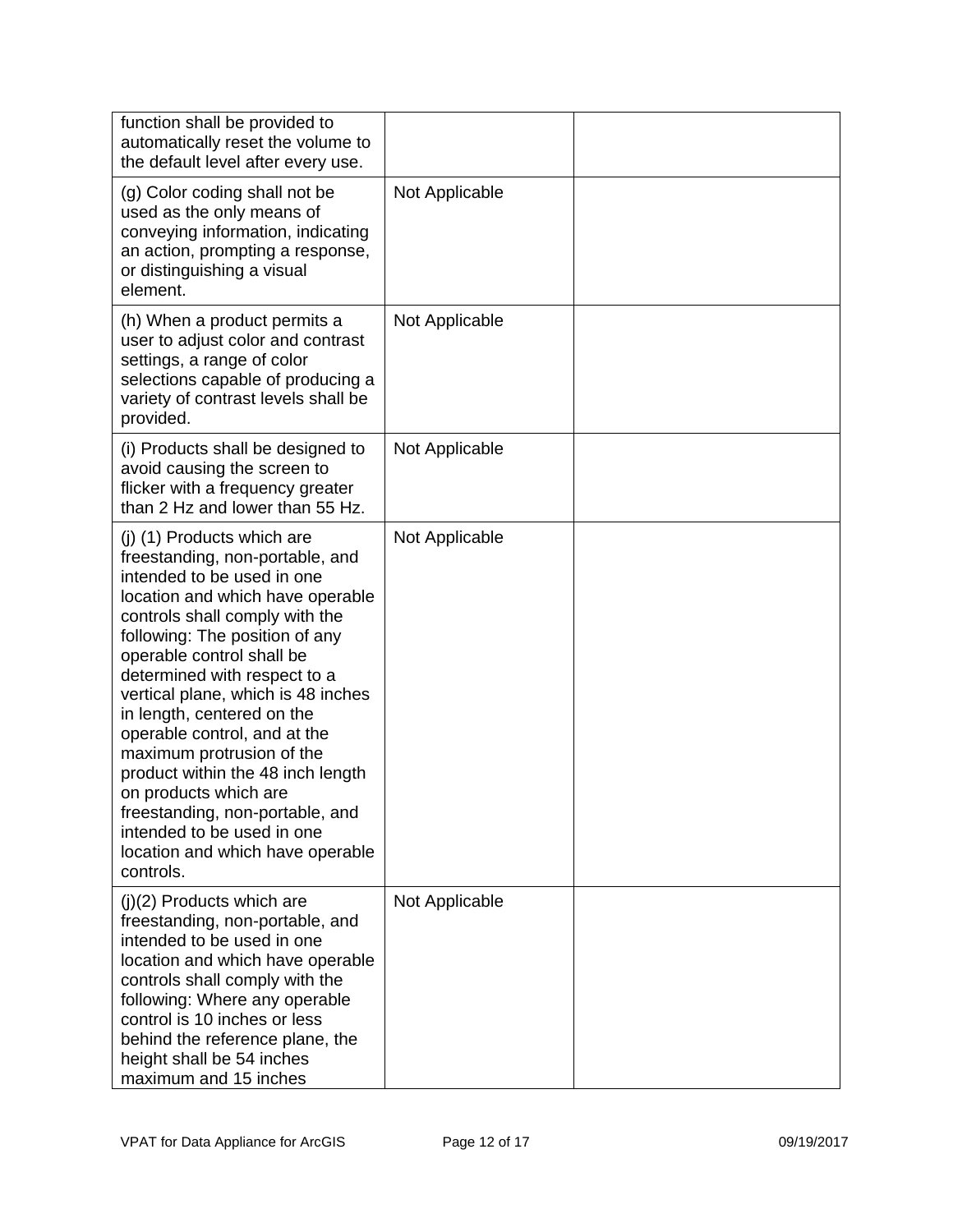| minimum above the floor.                                                                                                                                                                                                                                                                                                                                                                  |                |  |
|-------------------------------------------------------------------------------------------------------------------------------------------------------------------------------------------------------------------------------------------------------------------------------------------------------------------------------------------------------------------------------------------|----------------|--|
| $(j)(3)$ Products which are<br>freestanding, non-portable, and<br>intended to be used in one<br>location and which have operable<br>controls shall comply with the<br>following: Where any operable<br>control is more than 10 inches<br>and not more than 24 inches<br>behind the reference plane, the<br>height shall be 46 inches<br>maximum and 15 inches<br>minimum above the floor. | Not Applicable |  |
| $(j)(4)$ Products which are<br>freestanding, non-portable, and<br>intended to be used in one<br>location and which have operable<br>controls shall comply with the<br>following: Operable controls shall<br>not be more than 24 inches<br>behind the reference plane.                                                                                                                     | Not Applicable |  |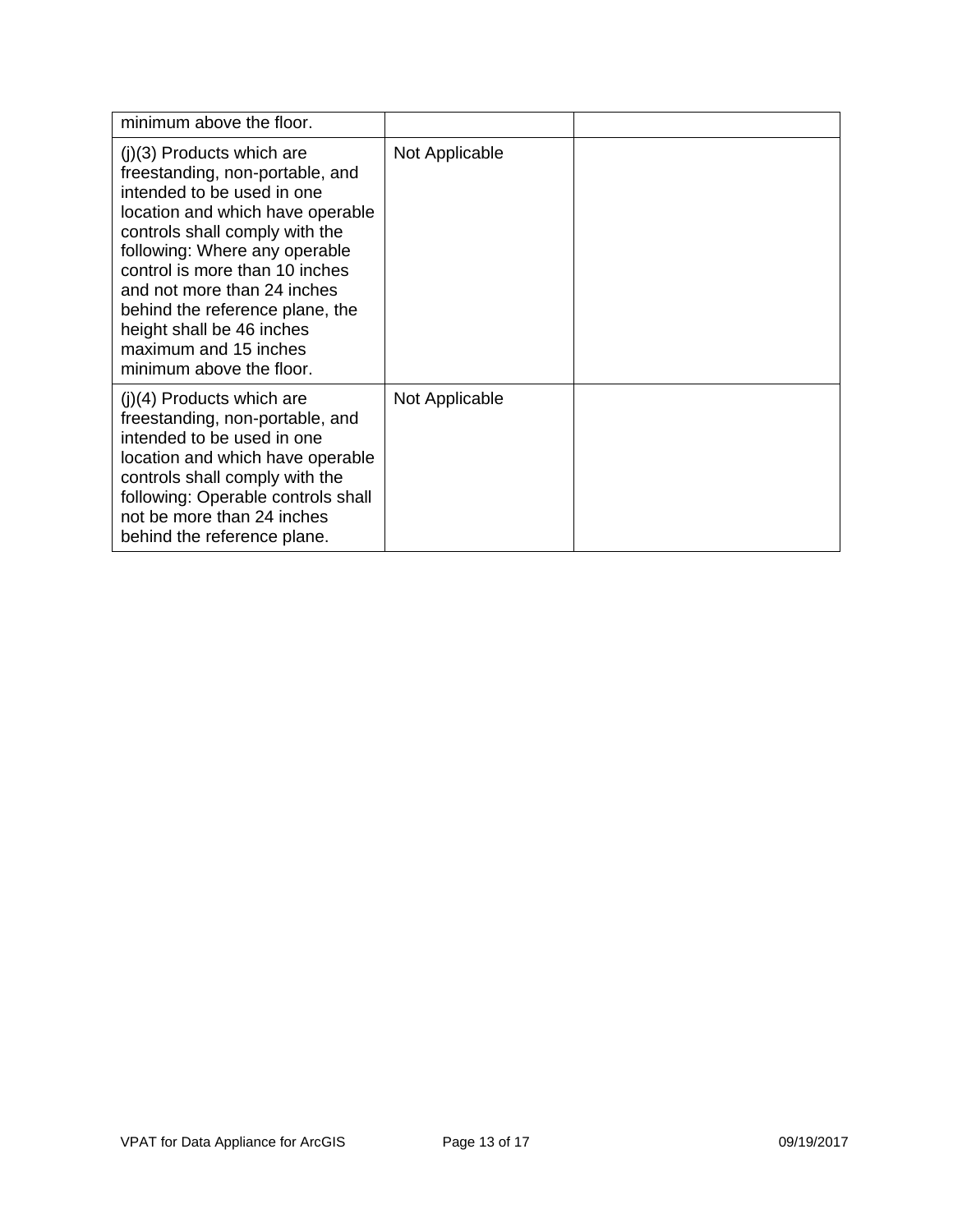| <b>Criteria</b>                                                                                                                                                                                                                                          | <b>Supporting Features</b> | <b>Remarks and Explanations</b> |
|----------------------------------------------------------------------------------------------------------------------------------------------------------------------------------------------------------------------------------------------------------|----------------------------|---------------------------------|
| (a) All mechanically operated<br>controls and keys shall comply<br>with §1194.23 (k) (1) through (4).                                                                                                                                                    | Not Applicable             |                                 |
| (b) If a product utilizes<br>touchscreens or touch-operated<br>controls, an input method shall<br>be provided that complies with<br>§1194.23 (k) (1) through (4).                                                                                        | Not Applicable             |                                 |
| (c) When biometric forms of user<br>identification or control are used,<br>an alternative form of<br>identification or activation, which<br>does not require the user to<br>possess particular biological<br>characteristics, shall also be<br>provided. | Not Applicable             |                                 |
| (d) Where provided, at least one<br>of each type of expansion slots,<br>ports and connectors shall<br>comply with publicly available<br>industry standards.                                                                                              | Not Applicable             |                                 |

# *Section 1194.26 Desktop and Portable Computers – Detail*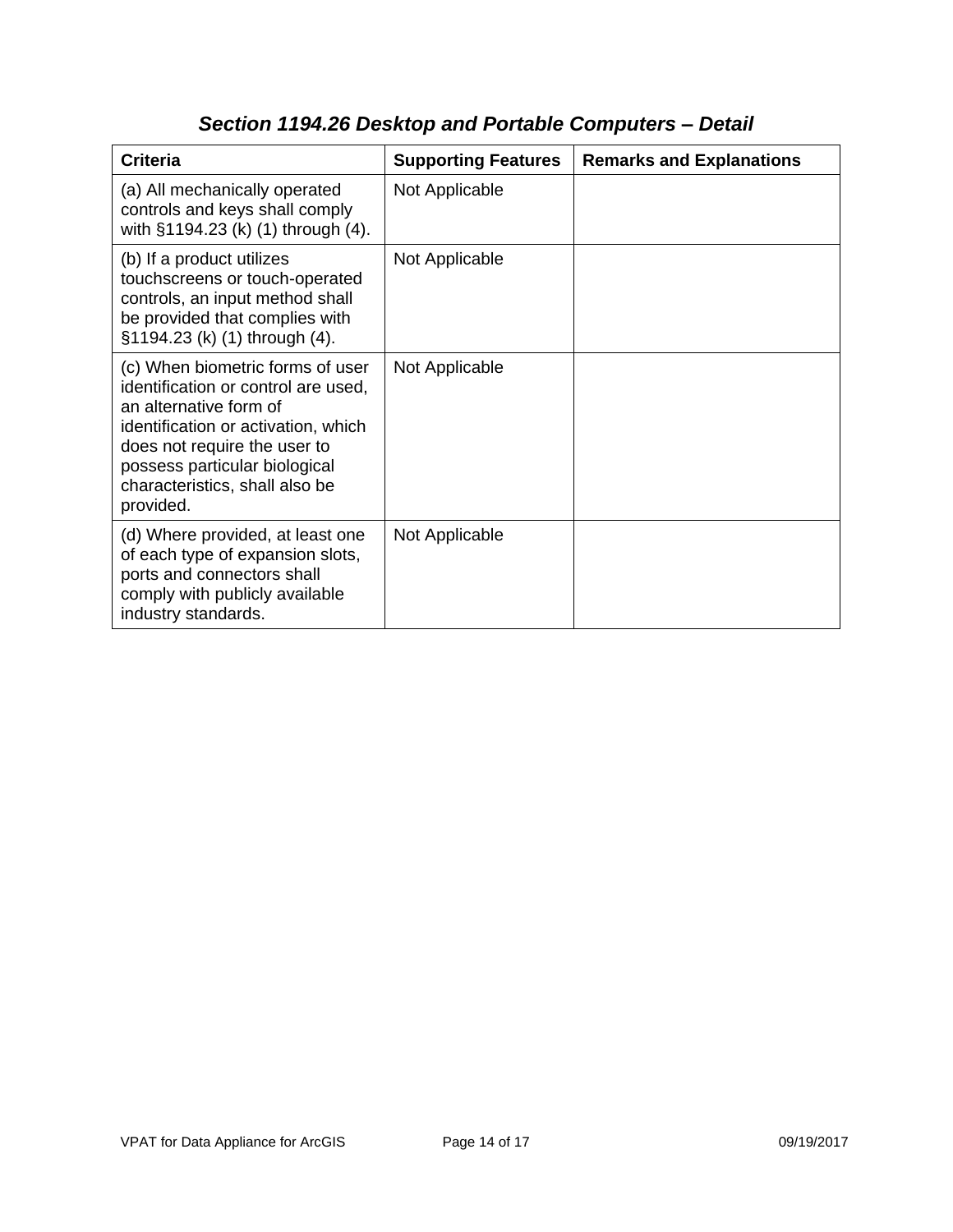| <b>Criteria</b>                                                                                                                                                                                                                                                                                                                        | <b>Supporting Features</b> | <b>Remarks and Explanations</b> |
|----------------------------------------------------------------------------------------------------------------------------------------------------------------------------------------------------------------------------------------------------------------------------------------------------------------------------------------|----------------------------|---------------------------------|
| (a) At least one mode of<br>operation and information<br>retrieval that does not require<br>user vision shall be provided, or<br>support for Assistive Technology<br>used by people who are blind or<br>visually impaired shall be<br>provided.                                                                                        | Not Applicable             |                                 |
| (b) At least one mode of<br>operation and information<br>retrieval that does not require<br>visual acuity greater than 20/70<br>shall be provided in audio and<br>enlarged print output working<br>together or independently, or<br>support for Assistive Technology<br>used by people who are visually<br>impaired shall be provided. | Not Applicable             |                                 |
| (c) At least one mode of<br>operation and information<br>retrieval that does not require<br>user hearing shall be provided, or<br>support for Assistive Technology<br>used by people who are deaf or<br>hard of hearing shall be provided.                                                                                             | Not Applicable             |                                 |
| (d) Where audio information is<br>important for the use of a<br>product, at least one mode of<br>operation and information<br>retrieval shall be provided in an<br>enhanced auditory fashion, or<br>support for assistive hearing<br>devices shall be provided.                                                                        | Not Applicable             |                                 |
| (e) At least one mode of<br>operation and information<br>retrieval that does not require<br>user speech shall be provided, or<br>support for Assistive Technology<br>used by people with disabilities<br>shall be provided.                                                                                                            | Supports                   |                                 |
| (f) At least one mode of operation<br>and information retrieval that<br>does not require fine motor<br>control or simultaneous actions                                                                                                                                                                                                 | Not Applicable             |                                 |

### *Section 1194.31 Functional Performance Criteria – Detail*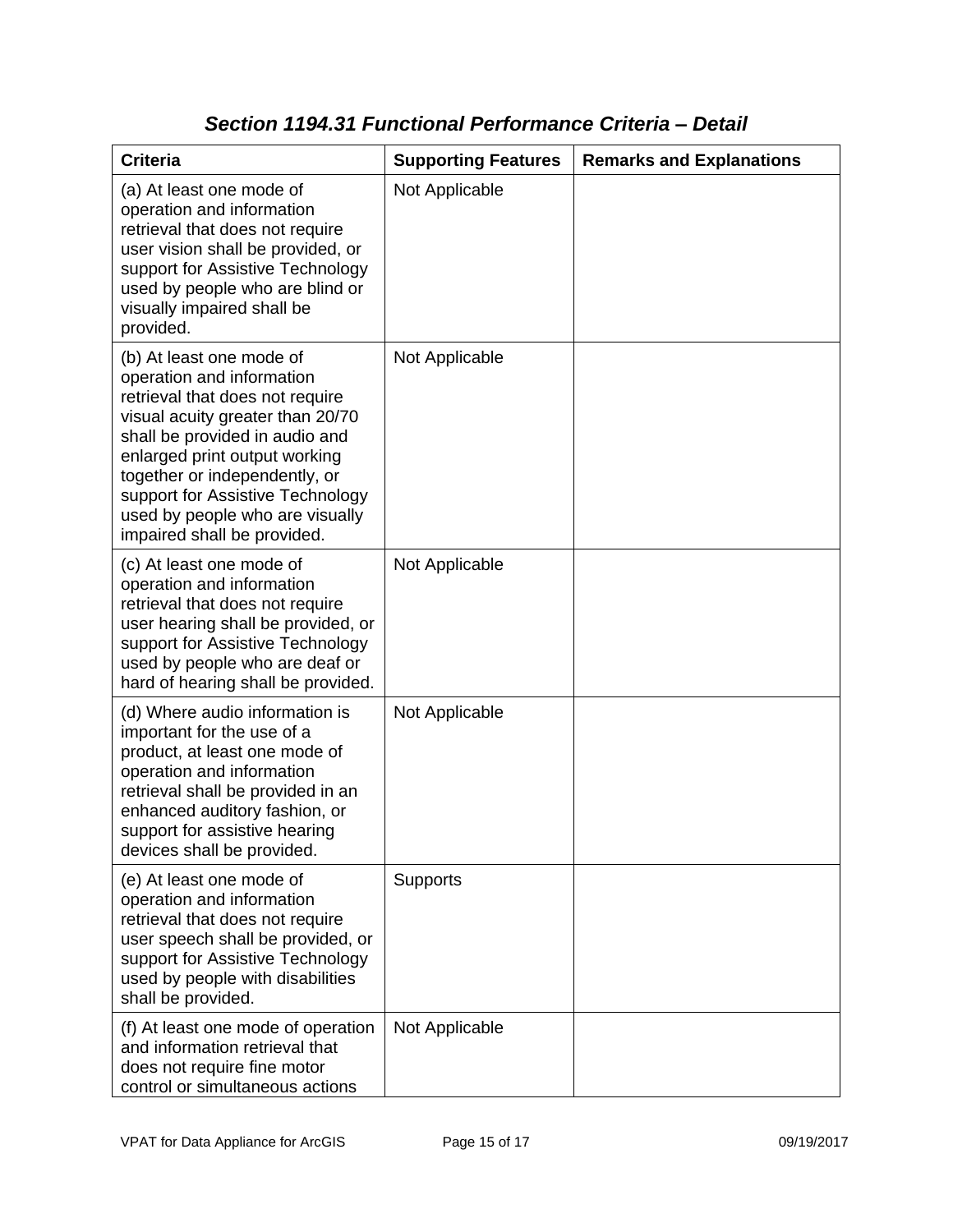| and that is operable with limited |  |
|-----------------------------------|--|
| reach and strength shall be       |  |
| provided.                         |  |